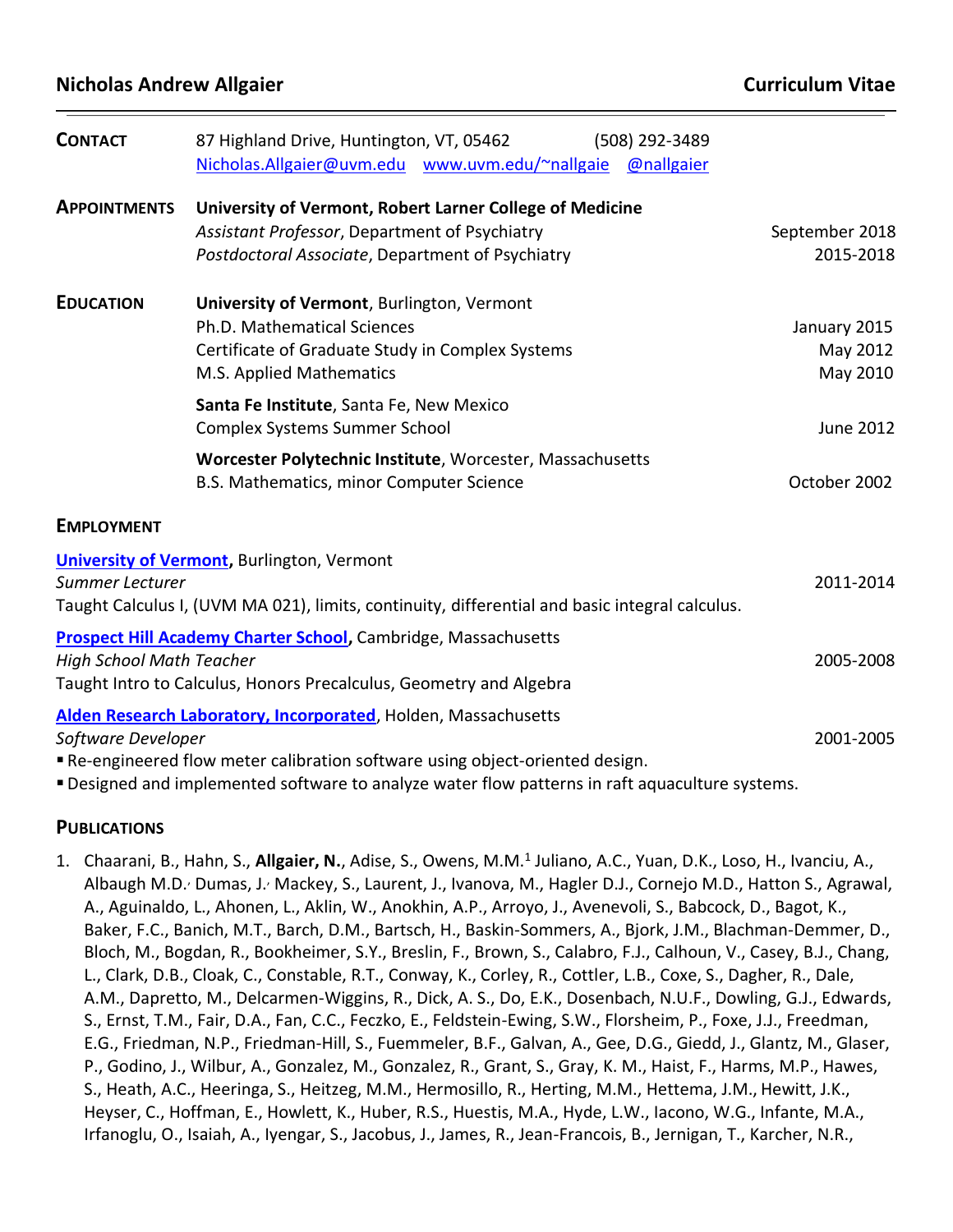Kaufmann, A., Kelley, B., Kit, B., Ksinan, A., Kuperman, J., Laird, A.R., Larson, C., LeBlanc, K., Lessem, J., Lessov-Schlagger, C., Lever, N., Lewis, D.A., Lisdahl, K., Little, A.R., Lopez, M., Luciana, M., Luna, B., Madden, P.A., Maes, H.H., Makowski, C., Marshall, A.T., Mason, M.J., Matochik, J., McCandliss, B.D., McGlade, E., Montoya, I., Morgan, G., Morris, A., Mulford, C., Murray, P., Nagel, B.J., Neale, M.C., Neigh, G., Nencka, A., Noronha, A., Nixon, S.J., Palmer, C.E., Pariyadath, V., Paulus, M.P., Pelham, W.E., Pfefferbaum, D., Pierpaoli, C., Prescot, A., Prouty, D., Puttler, L.I., Rajapaske, N., Rapuano, K.M., Reeves, G., Renshaw, P.F., Riedel, M.C., Rojas, P., de la Rosa, M., Rosenberg, M.D., Ross, M. J., Sanchez, M., Schirda, C., Schloesser, D., Schulenberg, J., Sher, K.J., Sheth, C., Shilling, P.D., Simmons, K., Sowell, E.R., Speer, N., Spittel, M., Squeglia, L. M., Sripada, C., Steinberg, J., Striley, C., Sutherland, M.T., Tanabe, J., Tapert, S.F., Thompson, W., Tomko, R. L., Uban, K.A., Vrieze, S., Wade, N.E., Watts, R., Weiss, S., Wiens, B.A., Willams, O.D., Wilbur, A., Wing, D., Wolff-Hughes, D., Yang, R., Yurgelun-Todd, D.A., Zucker, R.A., Potter, A., Garavan, H.P. & the ABCD Consortium. [Baseline Brain Function in the Pre-Adolescents of the ABCD Study.](https://www.nature.com/articles/s41593-021-00867-9) Nature Neuroscience (2021). DOI: https://doi.org/10.1038/s41593-021-00867-9

- 2. Max Michael Owens, **Nicholas Allgaier**, Sage Hahn, Dekang Yuan, Matthew Albaugh, Shana Adise, Bader Chaarani, Joseph Ortigara, Anthony Juliano, Alexandra Potter, Hugh Garavan. [Multimethod Investigation of](https://www.nature.com/articles/s41398-020-01192-8)  [the Neurobiological Basis of ADHD Symptomatology in Children Aged 9-10: Baseline Data from the ABCD](https://www.nature.com/articles/s41398-020-01192-8)  [Study.](https://www.nature.com/articles/s41398-020-01192-8) Translational Psychiatry, 11(1), 64. 2021. doi:10.1038/s41398-020-01192-8
- 3. Hahn S, Mackey S, Cousijn J, Foxe JJ, Heinz A, Hester R, Hutchinson K, Kiefer F, Korucuoglu O, Lett T, Li CR, London E, Lorenzetti V, Maartje L, Momenan R, Orr C, Paulus M, Schmaal L, Sinha R, Sjoerds Z, Stein DJ, Stein E, van Holst RJ, Veltman D, Walter H, Wiers RW, Yucel M, Thompson PM, Conrod P, **Allgaier N**, Garavan H. [Predicting alcohol dependence from multi-site brain structural measures.](https://onlinelibrary.wiley.com/doi/full/10.1002/hbm.25248) Hum Brain Mapping. 2020 Oct. doi:10.1002/hbm.25248. PMID: 33064342.
- 4. Alexandra Potter, Sarahjane Dube, **Nicholas Allgaier**, Hannah Loso, Masha Ivanova, Lisa C Barrios, Susan Bookheimer, Bader Chaarani, Julie Dumas, Sarah Feldstein‐Ewing, Edward G Freedman, Hugh Garavan, Elizabeth Hoffman, Erin McGlade, Leah Robin, Michelle M Johns. [Early adolescent gender diversity and](https://acamh.onlinelibrary.wiley.com/doi/abs/10.1111/jcpp.13248)  [mental health in the Adolescent Brain Cognitive Development study](https://acamh.onlinelibrary.wiley.com/doi/abs/10.1111/jcpp.13248)*.* J Child Psychol Psychiatry. 2020 May. doi:10.1111/jcpp.13248. PMID: 32463952.
- 5. Hahn S, Yuan DK, Thompson WK, Owens M, **Allgaier N,** Garavan H. [Brain Predictability toolbox: A Python](https://academic.oup.com/bioinformatics/advance-article/doi/10.1093/bioinformatics/btaa974/5995310)  [library for neuroimaging-based machine learning.](https://academic.oup.com/bioinformatics/advance-article/doi/10.1093/bioinformatics/btaa974/5995310) Bioinformatics. 2020 Nov. doi:10.1093/bioinformatics/btaa974. PMID: 33216147.
- 6. Max Michael Owens, Courtland Hyatt, Joshua C Gray, Josh Miller, Donald Lynam, Sage Hahn, **Nicholas Allgaier**, Alexandra Potter, Hugh Garavan. [Neuroanatomical correlates of impulsive traits in children aged](https://doi.apa.org/doiLanding?doi=10.1037%2Fabn0000627)  [9 to 10.](https://doi.apa.org/doiLanding?doi=10.1037%2Fabn0000627) Journal of Abnormal Psychology, 129(8), 831-844. 2020.
- 7. Max M Owens, DeKang Yuan, Sage Hahn, Matthew Albaugh, **Nicholas Allgaier**, Bader Chaarani, Alexandra Potter, Hugh Garavan. [Investigation of Psychiatric and Neuropsychological Correlates of Default Mode](https://academic.oup.com/cercor/article/30/12/6083/5863433)  [Network and Dorsal Attention Network Anticorrelation in Children](https://academic.oup.com/cercor/article/30/12/6083/5863433)*.* Cerebral Cortex, 30(12), 6083-6096. 2020.
- 8. Jennifer S. Laurent, Richard Watts, Shana Adise, **Nicholas Allgaier**, Bader Chaarani, Hugh Garavan, Alexandra Potter, Scott Mackey. [Associations Between Body Mass Index, Cortical Thickness, and Executive](https://jamanetwork.com/journals/jamapediatrics/fullarticle/2756132)  [Function in Children.](https://jamanetwork.com/journals/jamapediatrics/fullarticle/2756132) JAMA Pediatrics, 174(2), 170-177. 2020.
- 9. Donald J Hagler Jr, SeanN Hatton, M Daniela Cornejo, Carolina Makowski, Damien A Fair, Anthony Steven Dick, Matthew T Sutherland, BJ Casey, Deanna M Barch, Michael P Harms, Richard Watts, James M Bjork, Hugh P Garavan, Laura Hilmer, Christopher J Pung, Chelsea S Sicat, Joshua Kuperman, Hauke Bartsch, Feng Xue, Mary M Heitzeg, Angela R Laird, Thanh T Trinh, Raul Gonzalez, Susan F Tapert, Michael C Riedel, Lindsay M Squeglia, Luke W Hyde, Monica D Rosenberg, Eric A Earl, Katia D Howlett, Fiona C Baker, Mary Soules, Jazmin Diaz, Octavio Ruiz de Leon, Wesley K Thompson, Michael C Neale, Megan Herting, Elizabeth R Sowell, Ruben P Alvarez, Samuel W Hawes, Mariana Sanchez, Jerzy Bodurka, Florence J Breslin, Amanda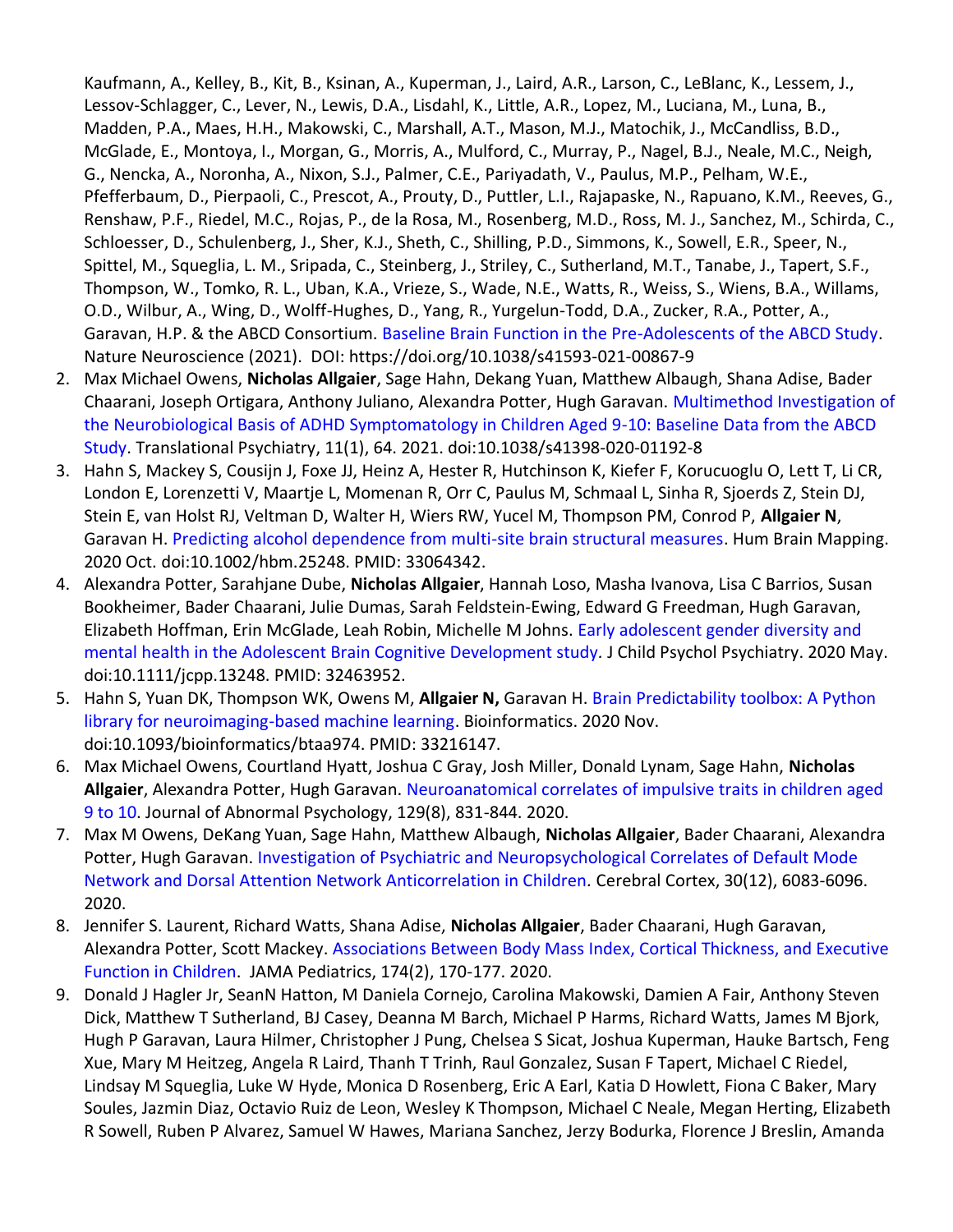Sheffield Morris, Martin P Paulus, W Kyle Simmons, Jonathan R Polimeni, Andre van der Kouwe, Andrew S Nencka, Kevin M Gray, Carlo Pierpaoli, John A Matochik, Antonio Noronha, Will M Aklin, Kevin Conway, Meyer Glantz, Elizabeth Hoffman, Roger Little, Marsha Lopez, Vani Pariyadath, Susan RB Weiss, Dana L Wolff-Hughes, Rebecca DelCarmen-Wiggins, Sarah W Feldstein Ewing, Oscar Miranda-Dominguez, Bonnie J Nagel, Anders J Perrone, Darrick T Sturgeon, Aimee Goldstone, Adolf Pfefferbaum, Kilian M Pohl, Devin Prouty, Kristina Uban, Susan Y Bookheimer, Mirella Dapretto, Adriana Galvan, Kara Bagot, Jay Giedd, M Alejandra Infante, Joanna Jacobus, Kevin Patrick, Paul D Shilling, Rahul Desikan, Yi Li, Leo Sugrue, Marie T Banich, Naomi Friedman, John K Hewitt, Christian Hopfer, Joseph Sakai, Jody Tanabe, Linda B Cottler, Sara Jo Nixon, Linda Chang, Christine Cloak, Thomas Ernst, Gloria Reeves, David N Kennedy, Steve Heeringa, Scott Peltier, John Schulenberg, Chandra Sripada, Robert A Zucker, William G Iacono, Monica Luciana, Finnegan J Calabro, Duncan B Clark, David A Lewis, Beatriz Luna, Claudiu Schirda, Tufikameni Brima, John J Foxe, Edward G Freedman, Daniel W Mruzek, Michael J Mason, Rebekah Huber, Erin McGlade, Andrew Prescot, Perry F Renshaw, Deborah A Yurgelun-Todd, **Nicholas A Allgaier**, Julie A Dumas, Masha Ivanova, Alexandra Potter, Paul Florsheim, Christine Larson, Krista Lisdahl, Michael E Charness, Bernard Fuemmeler, John M Hettema, Hermine H Maes, Joel Steinberg, Andrey P Anokhin, Paul Glaser, Andrew C Heath, Pamela A Madden, Arielle Baskin-Sommers, R Todd Constable, Steven J Grant, Gayathri J Dowling, Sandra A Brown, Terry L Jernigan, Anders M Dale. [Image processing and analysis methods for the Adolescent Brain](https://www.sciencedirect.com/science/article/abs/pii/S1053811919306822?via%3Dihub)  [Cognitive Development Study.](https://www.sciencedirect.com/science/article/abs/pii/S1053811919306822?via%3Dihub) NeuroImage, https://doi.org/10.1016/j.neuroimage.2019.116091. 2019.

- 10. Mackey, S., **Allgaier, N.**, Chaarani, B., Spechler, P., Orr, C., Bunn, J., Allen, N. B., Alia-Klein, N., Batalla, A., Blaine, S., Brooks, S., Caparelli, E., Chye, Y. Y., Cousijn, J., Dagher, A., Desrivières, S., Feldstein-Ewing, S., Foxe, J. J., Goldstein, R. Z., Goudriaan, A. E., Heitzeg, M. M., Hester, R., Hutchison, K., Korucuoglu, O., Li, C.- S. R., London, E., Lorenzetti, V., Luijten, M., Martin-Santos, R., May, A., Momenan, R., Morales, A., Paulus, M. P., Pearlson, G., Rousseau, M.-E., Salmeron, B. J., Schluter, R., Schmaal, L., Schumann, G., Sjoerds, Z., Stein, D. J., Stein, E. A., Sinha, R., Solowij, N., Tapert, S., Uhlmann, A., Veltman, D., van Holst, R., Whittle, S., Wright, M. J., Yücel, M., Zhang, S., Yurgelun-Todd, D., Hibar, D. P., Jahanshad, N., Evans, A., Thompson, P. M., Glahn, D. C., Conrod, P., and Garavan, H. (2019). [Mega-Analysis of Gray Matter Volume in Substance](https://ajp.psychiatryonline.org/doi/10.1176/appi.ajp.2018.17040415)  [Dependence: General and Substance-Specific Regional Effects.](https://ajp.psychiatryonline.org/doi/10.1176/appi.ajp.2018.17040415) *American Journal of Psychiatry*. 176(2), 119- 128.
- 11. Orr, C., Spechler, P., Cao, Z., Albaugh, M., Chaarani, B., Mackey, S., D'Souza, D., **Allgaier, N.**, Banaschewski, T., Bokde, A. L., Bromberg, U., Büchel, C., Burke Quinlan, E., Conrod, P., Desrivières, S., Flor, H., Frouin, V., Gowland, P., Heinz, A., Ittermann, B., Martinot, J.-L., Paillère Martinot, M.-L., Nees, F., Papadopoulos Orfanos, D., Paus, T., Poustka, L., Millenet, S., Fröhner, J. H., Radhakrishnan, R., Smolka, M. N., Walter, H., Whelan, R., Schumann, G., Potter, A., and Garavan, H. (2019). [Grey Matter Volume Differences Associated](http://www.jneurosci.org/content/early/2019/01/14/JNEUROSCI.3375-17.2018)  [with Extremely Low Levels of Cannabis Use in Adolescence.](http://www.jneurosci.org/content/early/2019/01/14/JNEUROSCI.3375-17.2018) *Journal of Neuroscience*. 39(10), 1817-1827.
- 12. Spechler, P. A., **Allgaier, N.**, Chaarani, B., Whelan, R., Watts, R., Orr, C., Albaugh, M. D., D'Alberto, N., Higgins, S. T., Hudson, K. E., Mackey, S., Potter, A., Banaschewski, T., Bokde, A. L. W., Bromberg, U., Büchel, C., Cattrell, A., Conrod, P. J., Desrivières, S., Flor, H., Frouin, V., Gallinat, J., Gowland, P., Heinz, A., Ittermann, B., Martinot, J.-L., Paillère Martinot, M.-L., Nees, F., Papadopoulos Orfanos, D., Paus, T., Poustka, L., Smolka, M. N., Walter, H., Schumann, G., Althoff, R. R., and Garavan, H. (2018). [The Initiation](https://onlinelibrary.wiley.com/doi/full/10.1111/ejn.13989)  [of Cannabis Use in Adolescence is Predicted by Sex‐Specific Psychosocial and Neurobiological Features](https://onlinelibrary.wiley.com/doi/full/10.1111/ejn.13989). *European Journal of Neuroscience*. 00:1-11; DOI: https://doi.org/10.1111/ejn.13989.
- 13. D'Alberto, N., Chaarani, B., Orr, C. A., Spechler, P. A., Albaugh, M. D., **Allgaier, N.**, Wonnell, A., Banaschewski, T., Bokde, A. L. W., Bromberg, U., Büchel, C., Quinlan, E. B., Conrod, P. J., Desrivières, S., Flor, H., Fröhner, J. H., Frouin, V., Gowland, P., Heinz, A., Itterman, B., Martinot, J.-L., Paillère Martinot, M.- L., Artiges, E., Nees, F., Papadopoulos Orfanos, D., Poustka, L., Robbins, T. W., Smolka, M. N., Walter, H., Whelan, R., Schumann, G., Potter, A. S., and Garavan, H. (2018). [Individual differences in stop‐related](https://onlinelibrary.wiley.com/doi/abs/10.1002/hbm.24075)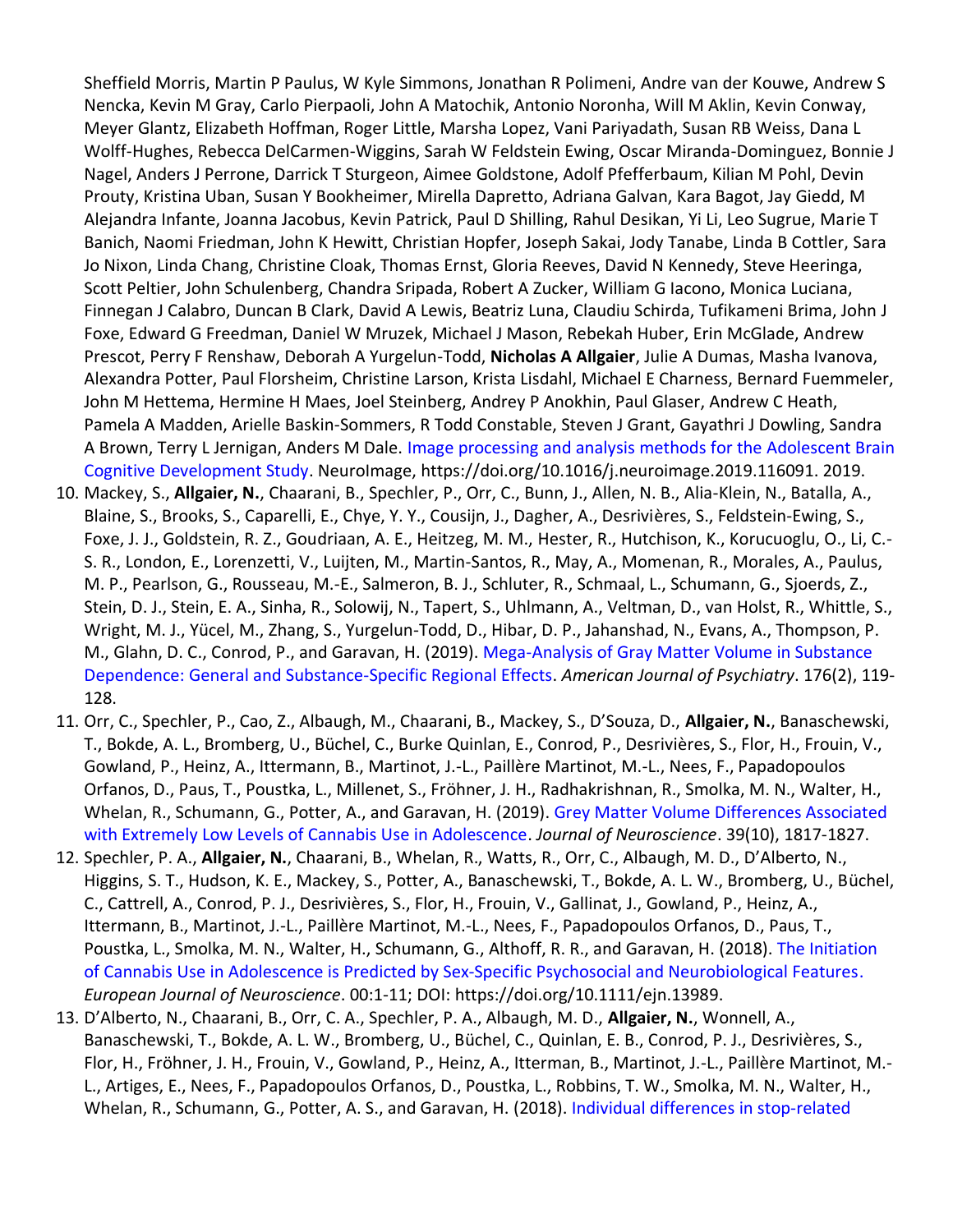[activity are inflated by the adaptive algorithm in the stop signal task.](https://onlinelibrary.wiley.com/doi/abs/10.1002/hbm.24075) *Human Brain Mapping*. 39(8), 3263- 3276.

- 14. Albaugh, M., Orr, C., Spechler, P., Chaarani, B., **Allgaier, N.**, Althoff, R., D'Alberto, N., Hudson, K., Mackey, S., Lepage, C., Fonov, V. S., Collins, L., Rioux, P., Garavan, H., Potter, A., and Hudziak, J. (2018). [F67.](https://www.sciencedirect.com/science/article/pii/S0006322318307820?via%3Dihub)  [Increased Amygdalar Activation to Angry Faces is Linked to Reduced Prefrontal Cortical Thickness and](https://www.sciencedirect.com/science/article/pii/S0006322318307820?via%3Dihub)  [Hyperactive/Inattentive Symptomatology in Adolescents.](https://www.sciencedirect.com/science/article/pii/S0006322318307820?via%3Dihub) *Biological Psychiatry*. 83(9), Supplement, S263- S264.
- 15. Albaugh, M. D., Ivanova, M., Chaarani, B., Orr, C., **Allgaier, N.**, Althoff, R. R., D' Alberto, N., Hudson, K., Mackey, S., Spechler, P. A., Banaschewski, T., Brühl, R., Bokde, A. L. W., Bromberg, U., Büchel, C., Cattrell, A., Conrod, P. J., Desrivières, S., Flor, H., Frouin, V., Gallinat, J., Goodman, R., Gowland, P., Grimmer, Y., Heinz, A., Kappel, V., Martinot, J.-L., Paillère Martinot, M.-L., Nees, F., Papadopoulos Orfanos, D., Penttilä, J., Poustka, L., Paus, T., Smolka, M. N., Struve, M., Walter, H., Whelan, R., Schumann, G., Garavan, H., and Potter, A. S. (2018). [Ventromedial Prefrontal Volume in Adolescence Predicts Hyperactive/Inattentive](https://academic.oup.com/cercor/advance-article-abstract/doi/10.1093/cercor/bhy066/4975485?redirectedFrom=fulltext)  [Symptoms in Adulthood.](https://academic.oup.com/cercor/advance-article-abstract/doi/10.1093/cercor/bhy066/4975485?redirectedFrom=fulltext) *Cerebral Cortex.* bhy066; DOI: https://doi.org/10.1093/cercor/bhy066.
- 16. Albaugh, M. D., Orr, C., Chaarani, B., Althoff, R. R., **Allgaier, N.**, D'Alberto, N., Hudson, K., Mackey, S., Spechler, P. A., Banaschewski, T., Brühl, R., Bokde, A. L., Bromberg, U., Büchel, C., Cattrell, A., Conrod, P. J., Desrivières, S., Flor, H., Frouin, V., Gallinat, J., Goodman, R., Gowland, P., Grimmer, Y., Heinz, A., Kappel, V., Martinot, J.-L., Paillère Martinot, M.-L., Nees, F., Orfanos, D. P., Penttilä, J., Poustka, L., Paus, T., Smolka, M. N., Struve, M., Walter, H., Whelan, R., Schumann, G., Garavan, H., and Potter, A. S. (2017). [Inattention and](http://www.biologicalpsychiatryjournal.com/article/S0006-3223(17)30035-5/fulltext)  [Reaction Time Variability Are Linked to Ventromedial Prefrontal Volume in Adolescents.](http://www.biologicalpsychiatryjournal.com/article/S0006-3223(17)30035-5/fulltext) *Biological Psychiatry*. 82(9), 660-668.
- 17. Icke, I., **Allgaier, N.**, Danforth, C., Whelan, R., Garavan, H., Bongard, J., and the IMAGEN Consortium. (2014). [A Deterministic and Symbolic Regression Hybrid Applied to Resting-State fMRI Data.](http://link.springer.com/chapter/10.1007%2F978-1-4939-0375-7_9) In: Riolo, R., Moore, J., Kotanchek, M. (Eds.), *Genetic Programming Theory and Practice XI.* Springer, Ch. 9, 155–173.
- 18. **Allgaier, N.**, Harris, K., and Danforth, C. (2012). [Empirical Correction of a Toy Climate Model.](http://www.uvm.edu/~nallgaie/research/EmpiricalCorrectionOfAToyClimateModel.pdf) *Physical Review E*. 85, 026201.

## **INVITED LECTURES**

*The Science of Willpower and the Neuroscience of Addiction* Vermont Complex Systems Center Symposium on Human Health and Wellness Behavior. Burlington, VT, 9/5/2018.

*1Q2D3A (1 Question, 2 Datasets, 3 Algorithms) - [video](https://www.youtube.com/watch?v=p2Vt5fdggwk)* Chaos, Fractals, and Dynamical Systems. University of Vermont, Burlington, VT, 2/2/2017

*Neurodiagnostics for Addiction: A Complex Systems Approach to the Hunt for the Addictive Mechanism* Mathematics Colloquium, University of Vermont, Burlington, VT, 4/29/2016.

*Learning from the Past: Empirical Correction of Models of Natural Chaotic Phenomena.* Applied Mathematics Colloquium, University of New Hampshire, Durham, NH, 10/1/2010.

## **LECTURES**

*Empirical Correction of a Toy Climate Model.* Joint Math Meeting, AMS Special Session on the Mathematics of Planet Earth, San Diego, CA, 1/11/2013.

*Reverse Engineering the Human Brain.* Student Research Conference, UVM, VT, 4/19/2012.